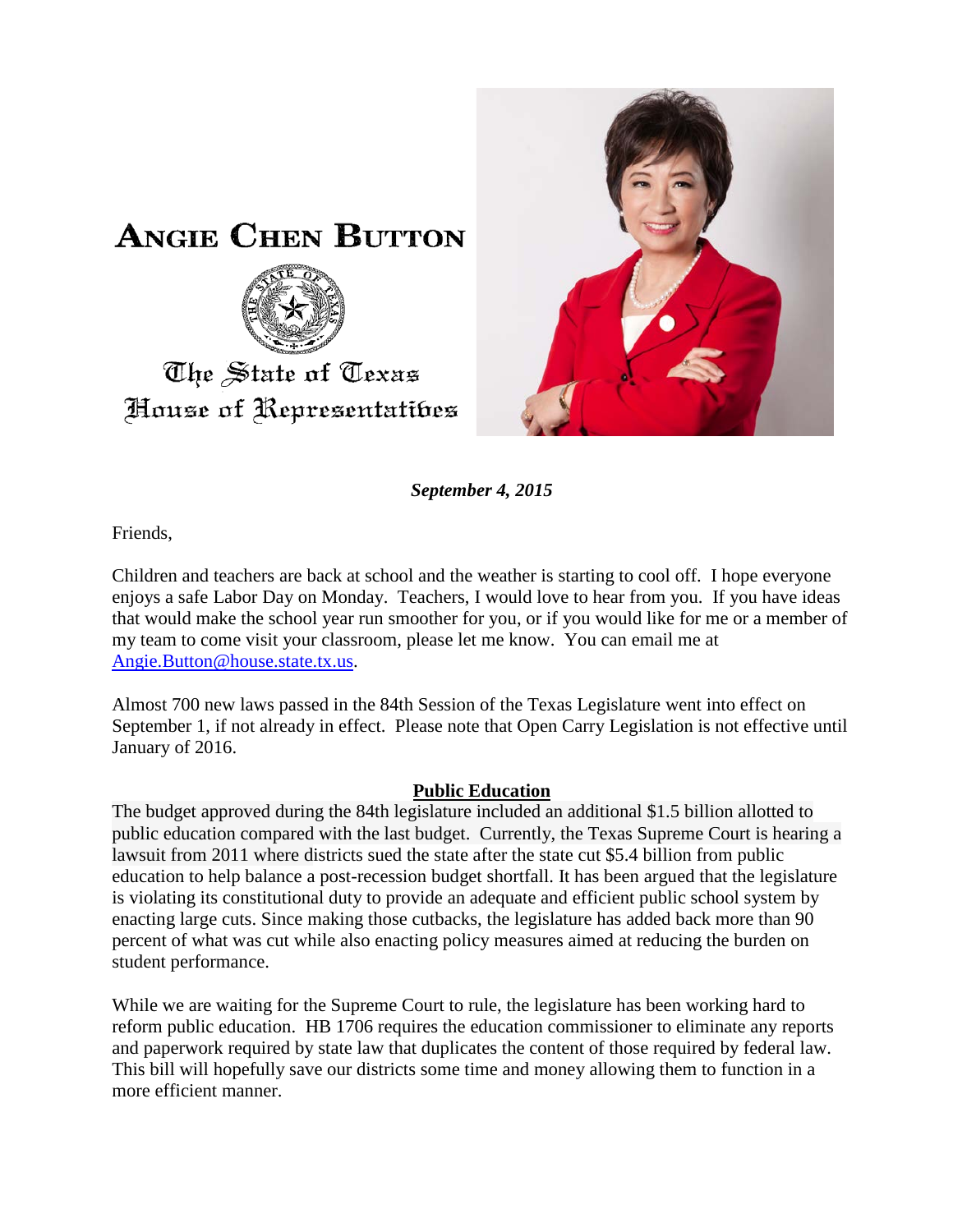HB 4 sets aside \$118 million over two years for school districts that agree to bolster their pre-K programs geared toward students from low-income, non-English-speaking, foster and military families. The districts would have to meet certain teacher quality and curriculum measures before they could receive the funding.

Implementing A-F grades for schools passed though HB 2804. This bill made broader changes to how the state evaluates schools, including bringing in factors like community engagement, Advanced Placement course enrollment, attendance and dropout rates. Under the new bill, student performance on state standardized exams would remain the primary measure of school performance, however, it would no longer be as dominant a factor in determining a school's accountability rating.

## **Senior Awareness Day**

Last month, we held our Seventh Annual Senior Awareness Day at the Richardson Civic Center. We had over 55 exhibitors with services, products, and resources geared towards seniors available at the event as well as 5 different entertainment groups, refreshments, and door prizes. Hundreds of senior citizens from Garland, Richardson, Sachse, Rowlett, and other surrounding communities came out to take advantage of the amazing opportunities to converse with exhibitors and find out about local resources available to them. Many also took the time to just enjoy the entertainment and fun of the morning in the company of other senior citizens. We were excited to see a full bus of Sachse seniors arrive to join the fun. State Representative Linda Koop stopped by the event to meet with friends and neighbors, and to enjoy the festivities. From Richardson, we were joined by Mayor Paul Voelker and Councilman Bob Townsend. We were also joined by Garland Councilmembers Stephen Stanley and Anita Goebel along with Rowlett Councilmembers Tammy Dana-Bashian and Debby Bobbitt. Special thanks to the City of Richardson for providing such a wonderful venue for the event, and to the wonderful committee of volunteers that made the entire event possible.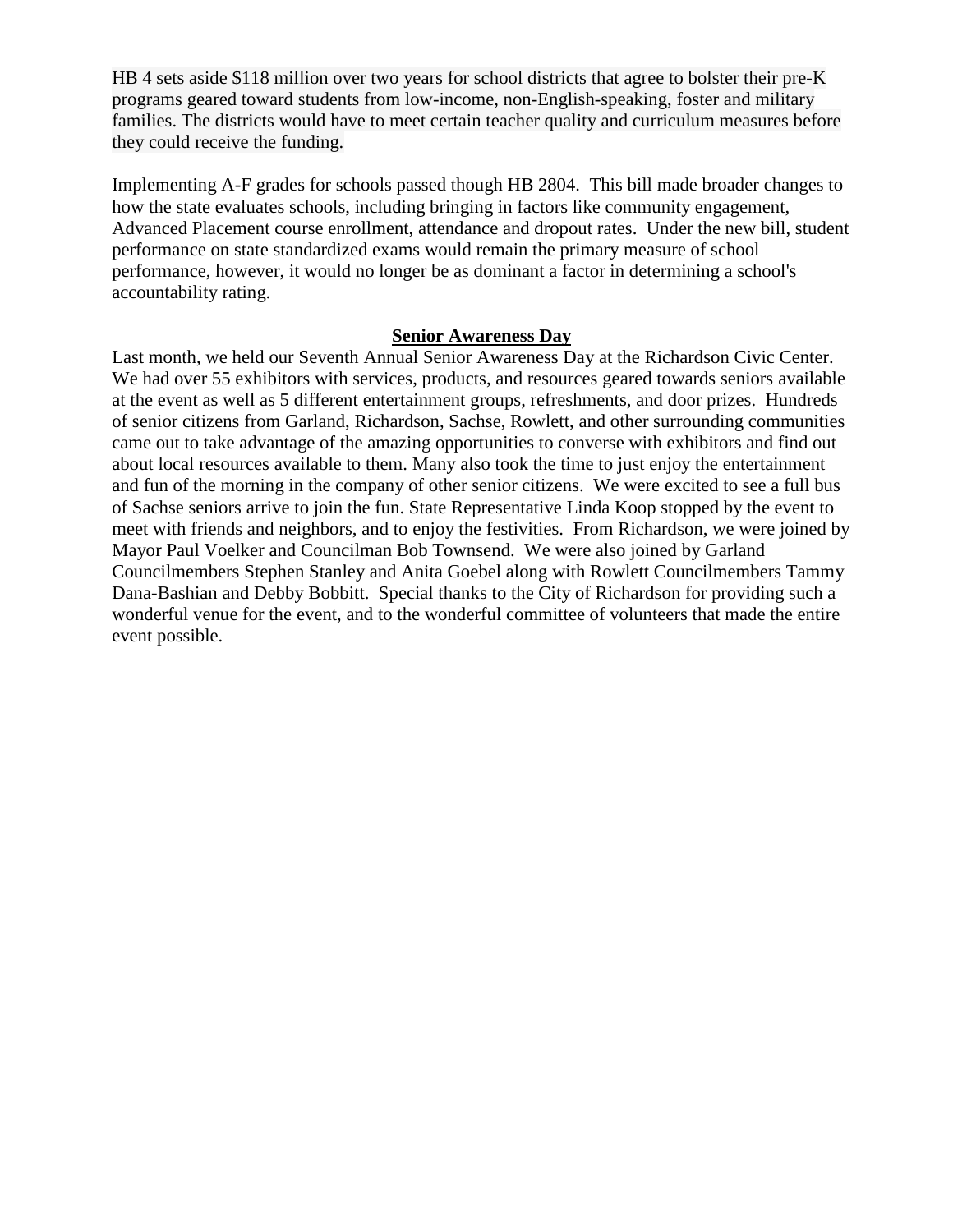

**With Ms. Dorothy Hall-Barnes who was honored at Senior Awareness Day for being active in the community at 104 years old.**

## **Around the District**

In addition to our Senior Awareness Day event, I was active around the district visiting with other groups. I attended an Atmos Energy employee appreciation event where I was happy to speak to everyone there. I also continued touring the area giving different groups a recap of the bills and activities that transpired in the 84th legislative session. Just this morning I joined my Senate and House colleagues, Sen. Bob Hall, Sen. Don Huffines, and Rep. Cindy Burkett to address members of the Rowlett Chamber of Commerce at their legislative breakfast. If you would like for me to visit your group to recap and review the past legislative session, please do not hesitate to contact my office.